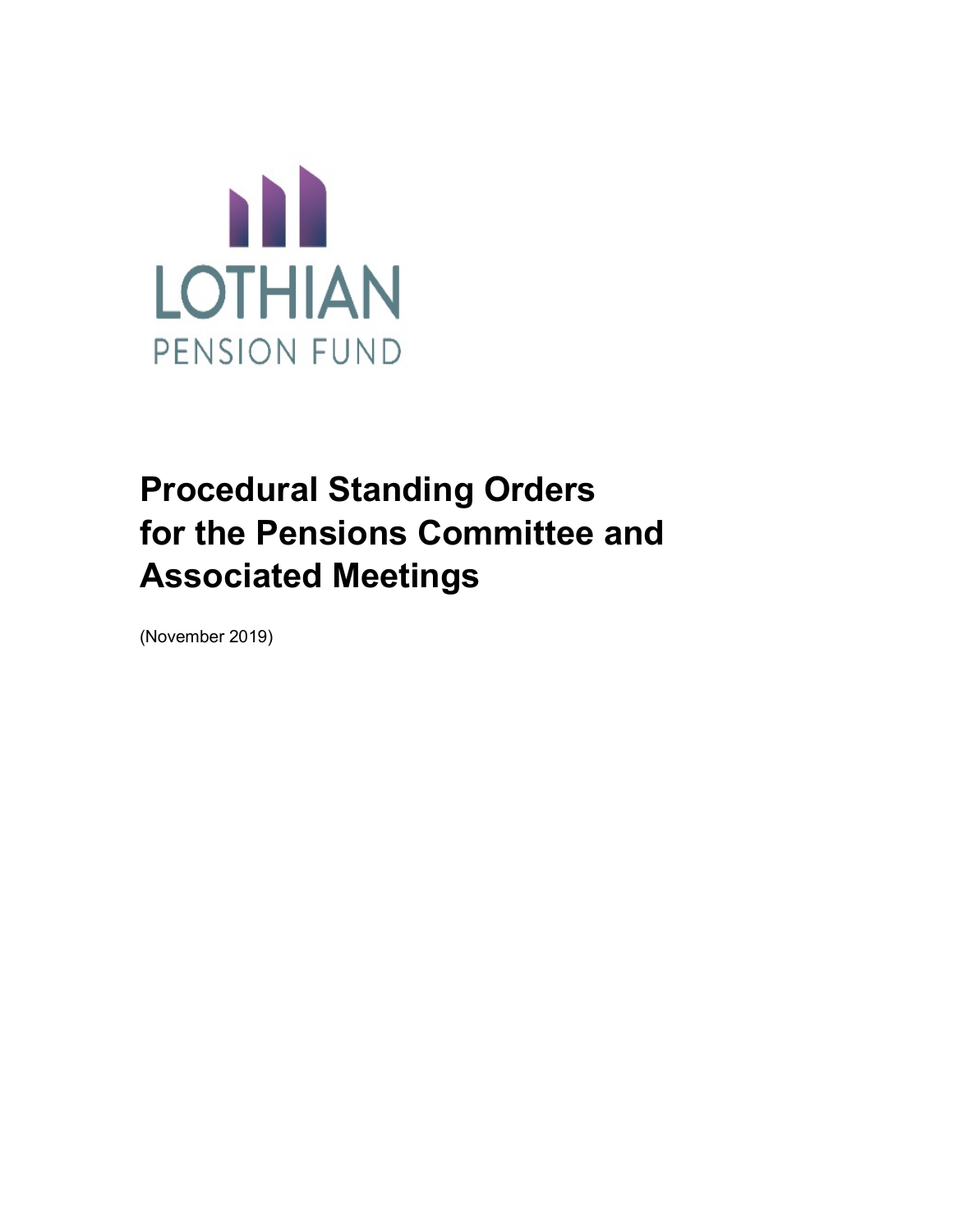#### **PENSIONS COMMITTEE STANDING ORDERS**

### **Introduction**

At its meeting on 27 June 2019 the City of Edinburgh Council agreed that the Lothian Pension Fund Pensions Committee should have separate procedural standing orders to reflect the separate legal and statutory obligations that apply to the Lothian Pension Fund (acting through its administering authority the City of Edinburgh Council) (**LPF**).

The LPF Pension Committee standing orders ("**Standing Orders**") therefore apply with effect from their approval by the Pensions Committee and will regulate the conduct of business at meetings of the Pension Committee and any associated sub-committees ("**Committees**") from that date. The Standing Orders will be reviewed annually by one of the Committees.

# 1. **Membership Pensions Committee**

- 1.1 The membership of the Pension Committee consists of
	- a. five elected members; and
	- b. two non-elected members.

Elected members will be appointed by the City of Edinburgh Council.

Non-elected Committee members will be appointed in accordance with LPF's Nominations and Appointments policy. Appointments will be ratified by Full Council.

#### **Pensions Audit Sub Committee**

1.2 The membership of the Audit Sub Committee consists of three members of the Pension Committee with at least two members being elected members.

# **Frequency and Notice of meetings**

- 2. The Pensions Committee meetings are held four times a year and the Audit Sub Committee meetings are held three times a year (with additional meetings being scheduled where required).
- 2.1 During any recess no meetings of the Committees will be held unless in exceptional circumstances where proposed by the Convener, the quorum is met and at least one Employee Member and one Employer Member of the Pension Board are present.<sup>[1](#page-1-0)</sup>
- 2.2 At least 3 clear days before a meeting of a Committee:

<span id="page-1-0"></span><sup>&</sup>lt;sup>1</sup> Pension Board Constitution will be updated to reflect this.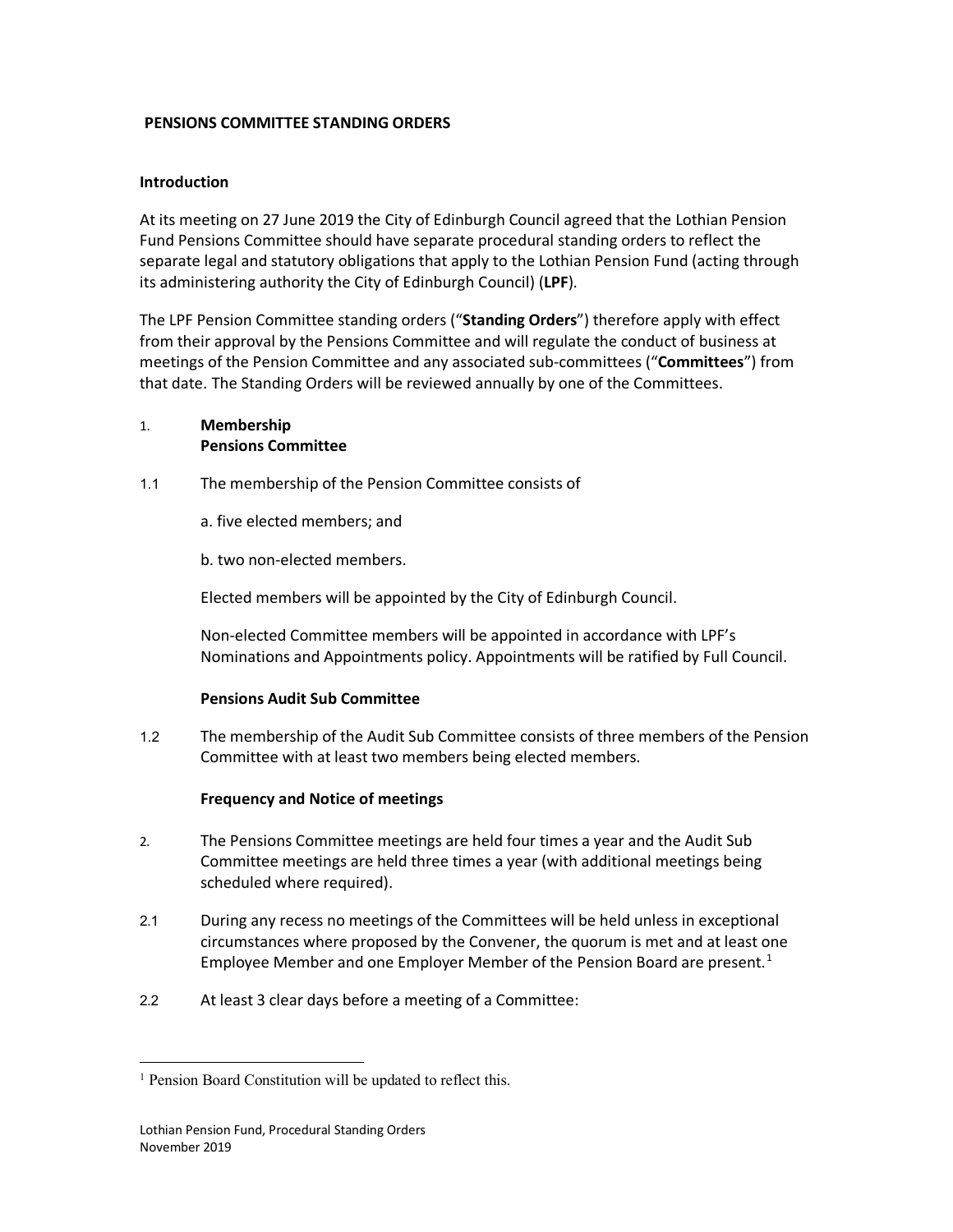- (a) the clerk, Committee secretary or other senior governance manager responsible for supporting the administration of the relevant Committee (**Clerk**) will publish a notice of the time and place of the intended meeting. If the meeting is called by Members of the Committee, the signed request will accompany the notice;
- (b) a calendar request and agenda of business will be sent to every Committee Member by email or to an alternative address nominated by them; and
- (c) an invitation to attend the meeting containing the agenda of business will be issued to the LPF Pension Board and Independent Professional Observer (**IPO**).
- 2.3 Additional meetings of a Committee can be requested at any time on being required to do so by the Committee concerned, or at the request of the Convener. At least six days' notice will be given before any such meeting date in accordance with the statutory requirements.
- 2.4 A special meeting will be held within eight days of receiving a written request specifying the business to be transacted and signed by at least one quarter of the Members of the Committee concerned.
- 2.5 No business other than that set out in the notice of meeting may be dealt with unless it is brought before LPF or Committee as a matter of urgency. The Convener must rule that it is a matter of urgency and give the reasons for the ruling to be noted in the minutes. The item must be made known at the start of the meeting when the order of business is decided. If the Convener rules that the matter is not urgent, it will be included as an item for the next Committee meeting, unless dealt with earlier.

# 3. **Quorum**

- 3.1 The quorum for the Pensions Committee is three. No business may be transacted at any meeting unless a quorum is present. If fewer than three Members are present for the start of the meeting the meeting will be adjourned until such date and time as the Convenor decides.
- 3.2 If at any time during a Committee meeting a question arises on whether there is a quorum, the Convener will instruct a count of the Members who are present. If a quorum is not present, the meeting will be adjourned until such date and time as the Convener decides.
- 3.3 The Convener will exercise reasonable discretion as to how much time to allow at the start of, or during, any meeting before making any formal adjournment. The Convener will also exercise reasonable discretion around the date and time which any such adjourned meeting is to be held.
- 3.4 A Member who has declared an interest in an item of business and has left the meeting due to the nature of the conflict may not be counted in the quorum for that item of business. If less than a quorum of the Committee is entitled to vote on an item due to declaration of interests that item cannot be dealt with at the meeting.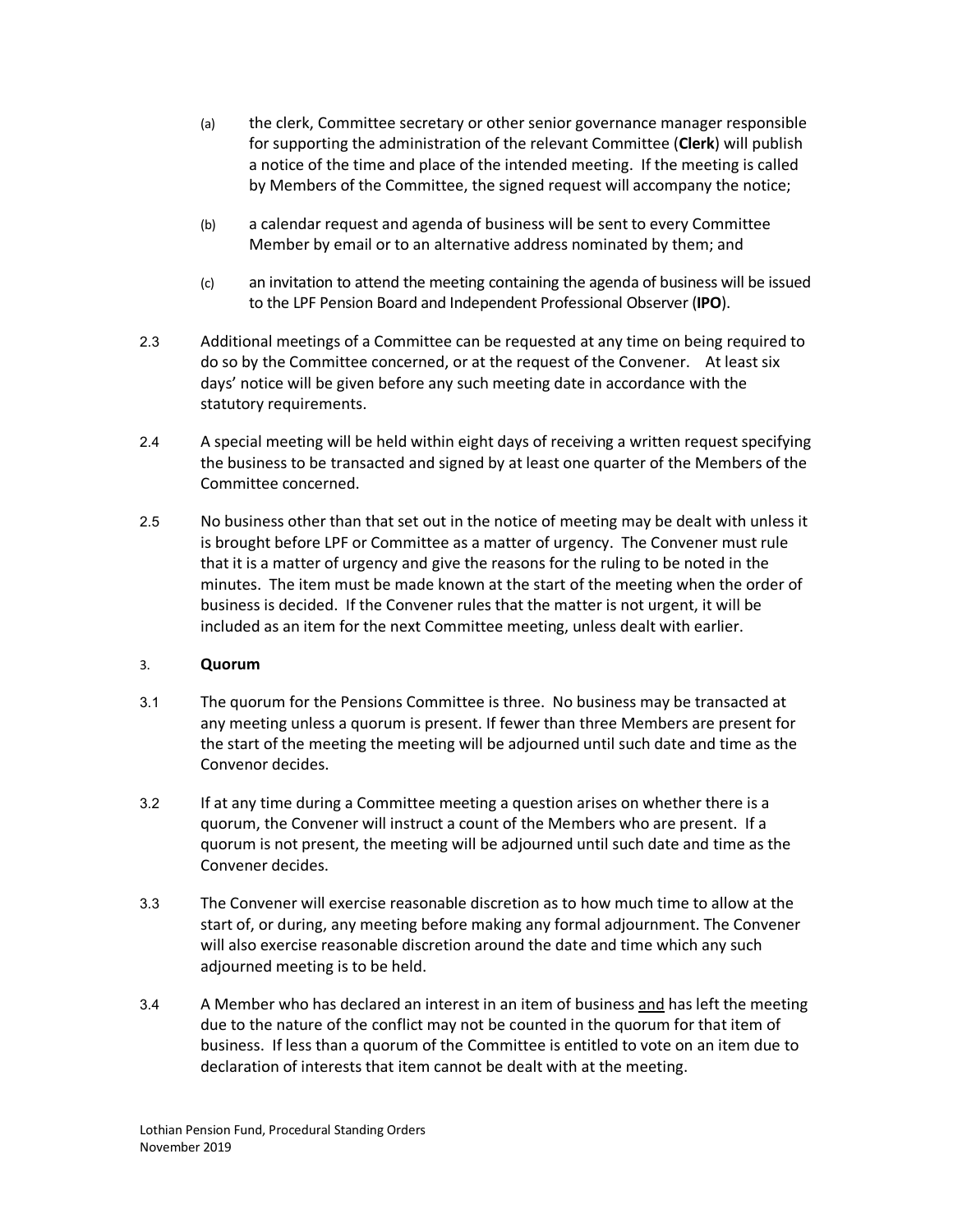#### 4. **Convener of the Committee**

4.1 The Convener will chair any meeting of a Committee when he or she is present. When the Convener is absent from a Committee meeting the Vice-Convener, if appointed, will chair the meeting. When the Convener and Vice-Convener are absent, another Member chosen by the Members present will chair the meeting.

## 5. **Convener- Duties**

- 5.1 The duties of the Convener of the meeting, in accordance with these Standing Orders, will include:
	- (a) deciding on all matters of protocol, decorum, order, competency and relevancy (including when to allow a motion to adjourn);
	- (b) determining all matters of procedure for which no provision is made within these Standing Orders. In reaching this determination he/she may be advised by the Clerk;
	- (c) deciding priority between two or more Members wishing to speak;
	- (d) ensuring that a fair opportunity is given to all members of the Committee and Pension Board in attendance to express their views on any item of business;
	- (e) inviting the support and input of the IPO, where appropriate, and acknowledging any prior commentary provided by the IPO;
	- (f) preserving order within the meeting;
	- (g) ordering the exclusion of any member of the public, in order to prevent or suppress disorderly conduct or any other behaviour which impedes or is, in the Chair's opinion, impeding the business of the meeting;
	- (h) in the event of disorder arising, adjourning the meeting to a time and date the Convener will fix then or later. In leaving the meeting, the Convener in such circumstances, will without further procedure, have formally adjourned the meeting; and
	- (i) signing the minutes of the previous meeting.
- 5.2 The decision of the Convener in relation to all questions regarding Standing Orders is final, but in reaching these decisions advice may be sought from the Clerk.

#### 6. **Order of Business**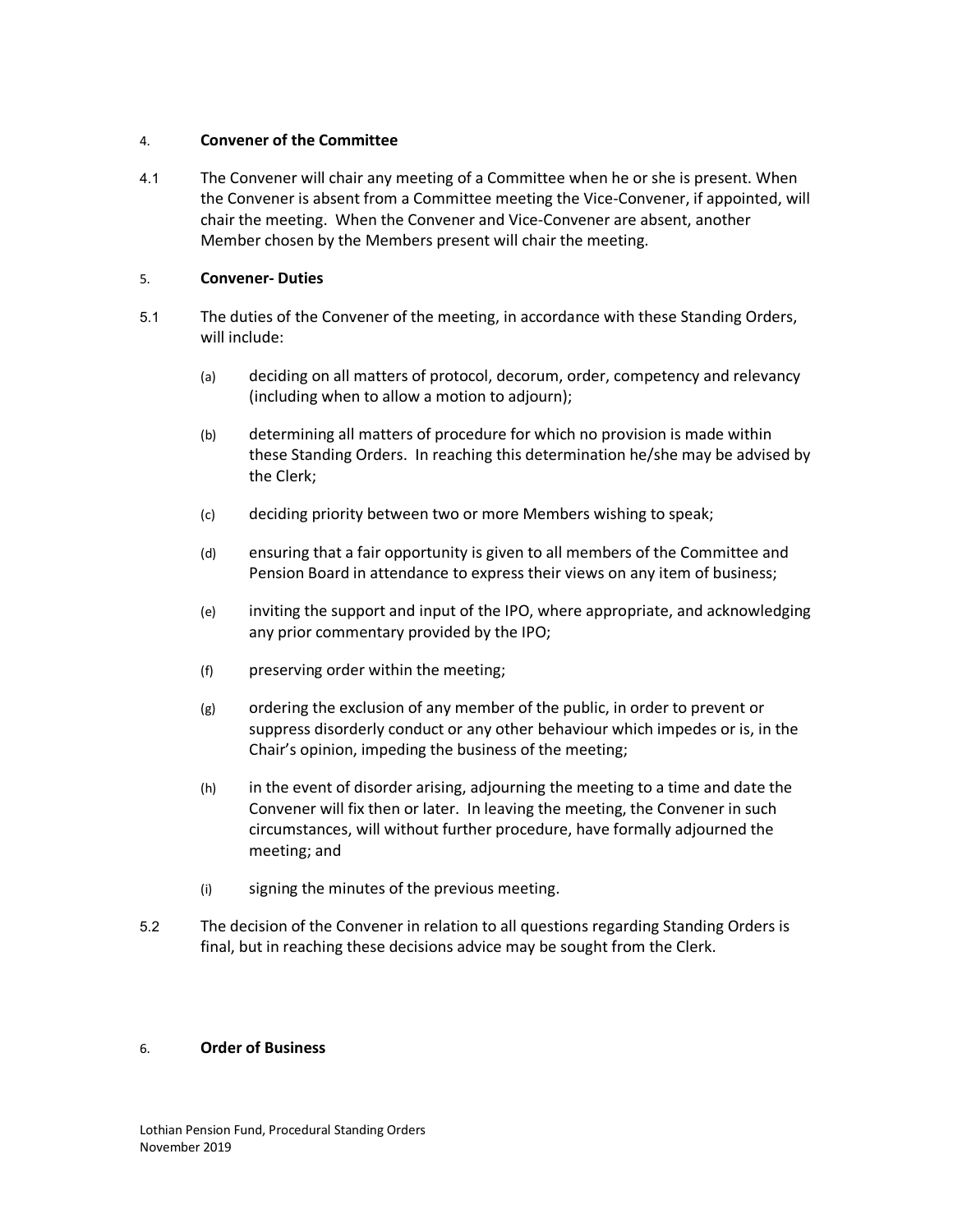- 6.1 The business of the Committee at ordinary meetings will take place in the following order:
	- (a) Order of Business
	- (b) Declaration of Interests and Quorum Check
	- (c) Deputations
	- (d) Approval of Minutes of Prior Meeting
	- (e) Reports
	- (f) Motions and any other approved urgent business
- 6.2 The Convenor will ensure that Pension Board members are given an opportunity to speak directly on the business of the Committee.
- 6.3 The Committee may at any meeting vary the order of business to give precedence to any item on the agenda:
	- (a) at the discretion of the Convener; or
	- (b) on a motion duly moved and approved by a majority of members present, whether by a show of hands or other form of voting.

#### 7. **Declaration of Interests**

7.1 Where a member declares an interest in accordance with the Councillors' Code of Conduct and/or the LPF Code of Conduct and the nature of that interest requires the member to leaves the meeting, the fact will be recorded in the minutes of the meeting.

#### 8. **Variation and revocation of Standing Orders**

8.1 Any motion to vary or revoke these Standing Orders will, when voted on, be approved by a majority of members of the Committee present and voting. Any such motion must be by formal notice.

#### 9. **Minutes**

9.1 The Clerk will minute all Committee meetings. The minutes will record the names of the members who attended the meeting and record, in the event of a vote, how each individual member voted. They will be circulated among members of the Committee at least three clear working days before its next meeting for approval at that meeting. If they are approved as a correct record of proceedings of the meeting, the Convener of the meeting will sign them.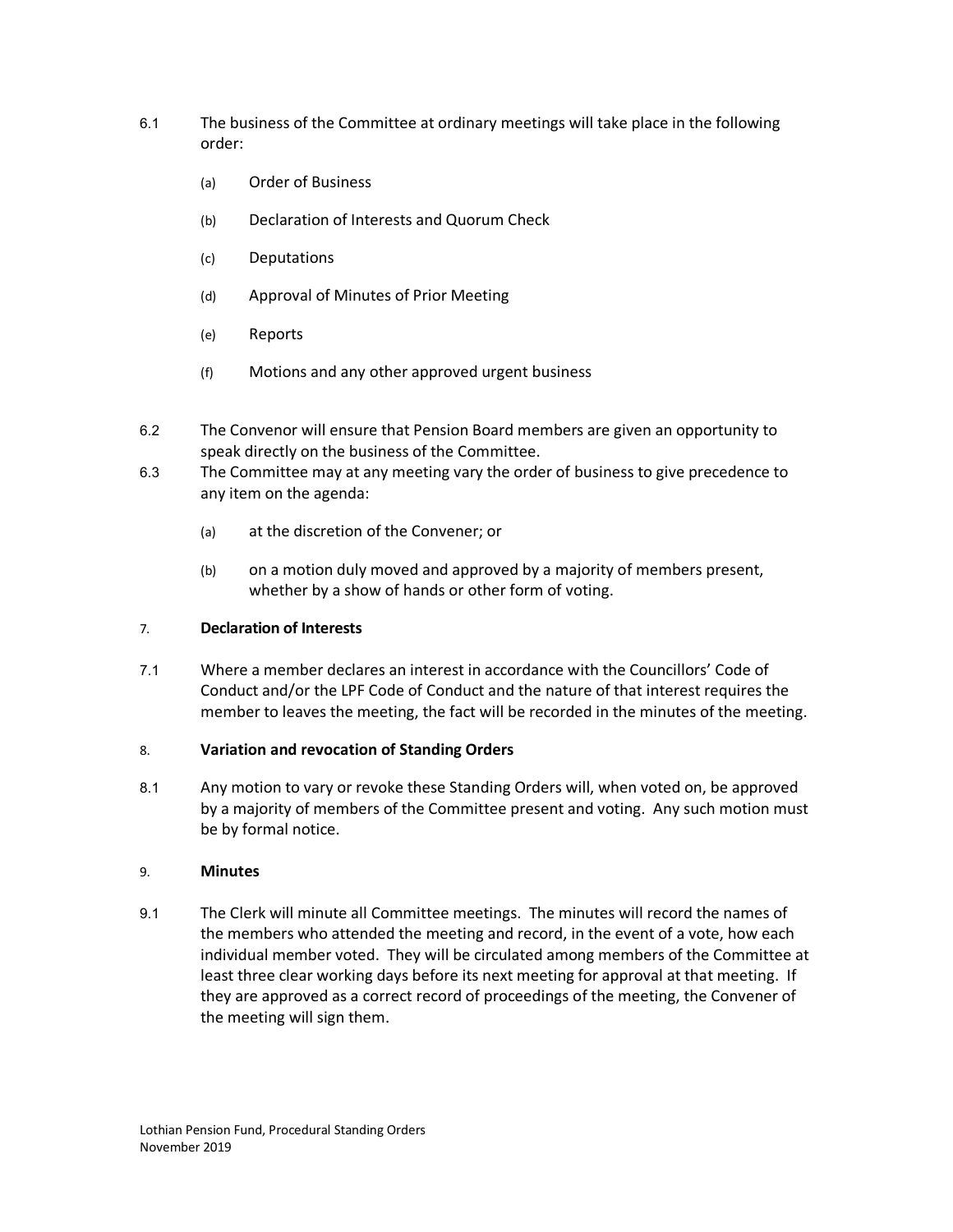#### 10. **Deputations**

- 10.1 The Committee can hear deputations on any matter that is included in its power, duties or delegation.
- 10.2 Every application for a deputation must be from an office bearer of an organisation or group. It must be submitted by email or in writing, setting out the subject of the deputation and be delivered to the Clerk no later than 3 clear working days before the meeting concerned. Convener has discretion to waive both these requirements.
- 10.3 The Clerk will submit the application to the Committee. An application for a deputation to Committee will only be submitted if it relates to an item of business on the agenda for that meeting or if the Convenor decides that there is sufficient reason for the meeting to consider it.
- 10.4 When the Committee considers whether to hear a deputation, it must not discuss the merits of the case itself. If necessary, a vote will be taken without discussion on whether to hear the deputation.
- 10.5 Each deputation will not usually exceed four persons and will have ten minutes to present its case, unless the Convener allows further time and the circumstances warrant that. If the meeting decides to hear more than one deputation on the same subject, they will be heard together. The Convener will decide how much time to allow.
- 10.6 Unless the Convener decides otherwise, the total maximum time allowed for all deputations (if more than one) to present their cases at a meeting, excluding questions, will be limited to 60 minutes.
- 10.7 Any member can put a question to the deputation that is relevant to the subject. The total time allowed for such questions will not be more than ten minutes for each deputation, unless the Convener allows further time and the circumstances warrant that. The merits of the case must not be discussed by members until the deputation has withdrawn.

#### 11. **Motions**

- 11.1 A motion is a matter or proposal brought to the Committee by a member of that Committee for approval, as distinct from an item of business brought to the Committee for approval by LPF officers.
- 11.2 Every formal notice of motion will be in writing and signed off by the member giving the notice. The notice must be delivered to the Clerk by noon on the seventh working day before the meeting. Those not received within this timescale, will not be included in the summons calling the meeting.
- 11.3 Late formal notices of motion may be submitted to the Committee at the appropriate time in the meeting if: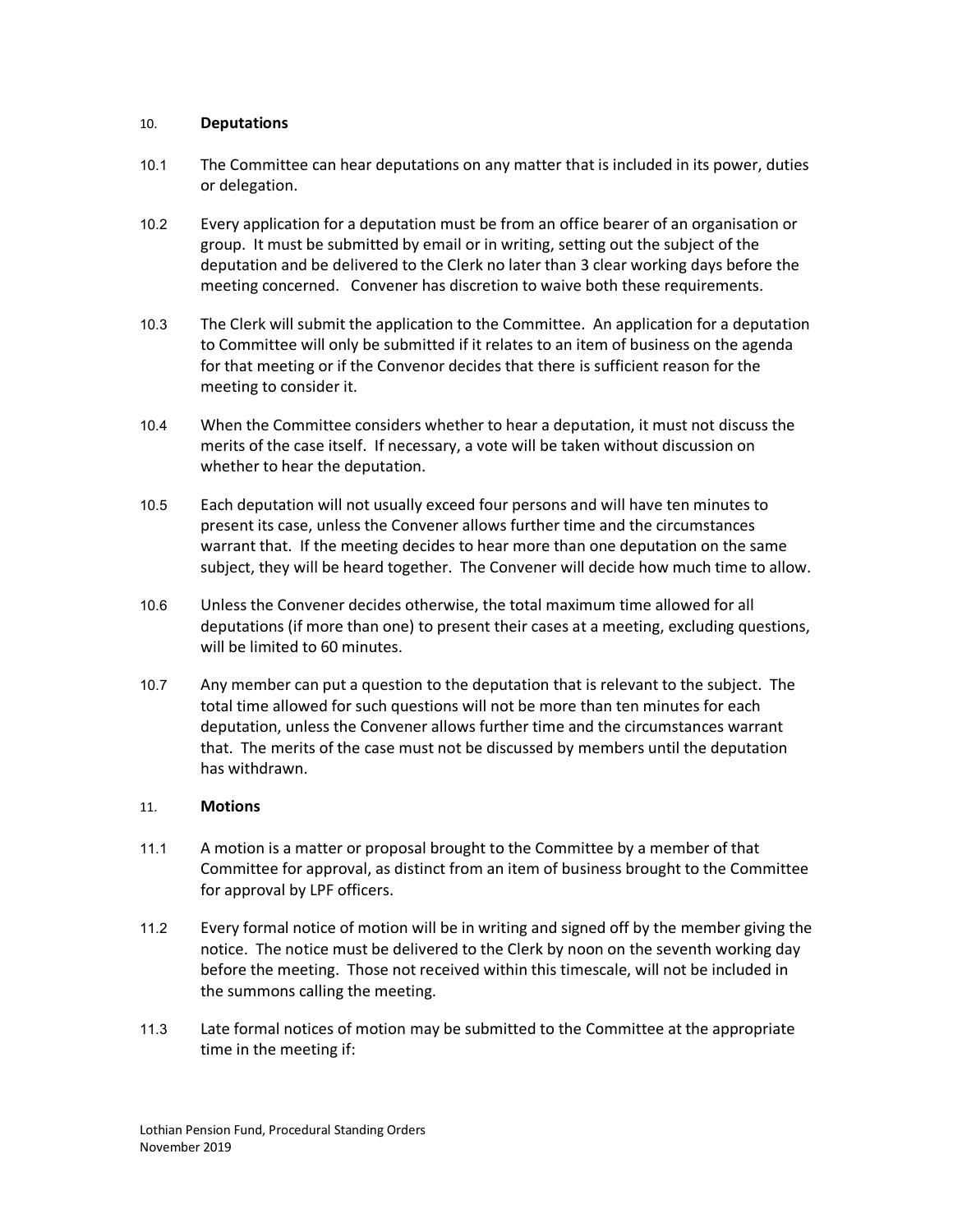- (a) they have been delivered to the Clerk before the start of the meeting;
- (b) they are considered by the Convener to be competent, relevant and urgent; and
- (c) they have been circulated to members before the meeting commences or read by the Clerk to the meeting at the appropriate time in the meeting.
- 11.4 Late motions which are not accepted as urgent by the Convener, will be considered at the next Committee meeting. Late motions may be brought during the course of any meeting if they are required to take into account matters subsequently arising at that meeting, even if they do not satisfy the criteria set out in 11.3 above, provided that the Convener deems that appropriate in the circumstances.
- 11.5 The Convenor will ensure that Pension Board members are given an opportunity to speak directly on the motion that is being proposed or discussed.
- 11.6 The Committee may be adjourned at any time by a motion put forward by a majority of the members.
- 11.7 Only members of the Committee are able to vote on motions that are presented to the Committee.
- 11.8 The Convenor will Chair the discussion and once satisfied that all points have been considered will direct that a vote be taken.

## 12. **Voting**

- 12.1 A vote may be taken by members either on an item of business or a motion either by electronic voting or by a show of hands and a simple majority in favour of an item of business or motion will be required to carry that matter as having been approved as a decision of that Committee. If the number of votes for and against a proposal are equal the Convenor shall have the casting vote, unless the Convenor is otherwise excluded from participating from the vote (e.g. should they have a conflict of interest etc.).
- 12.2 Where any item of business or motion is not approved or carried, and the matter is of a nature that does require action, the Convener and that Committee shall use all reasonable endeavours to ensure that the matter is re-considered or that a suitably amended proposal or motion is brought before the Committee to ensure a timeous resolution to the matter.

#### 13. **Changing a Committee decision**

- 13.1 Subject to law, a decision of the Committee cannot be changed by the Committee within six months unless notice has been given of the proposed item in the summons for the meeting and:
	- (a) the Convenor rules there has been a material change of circumstances; or